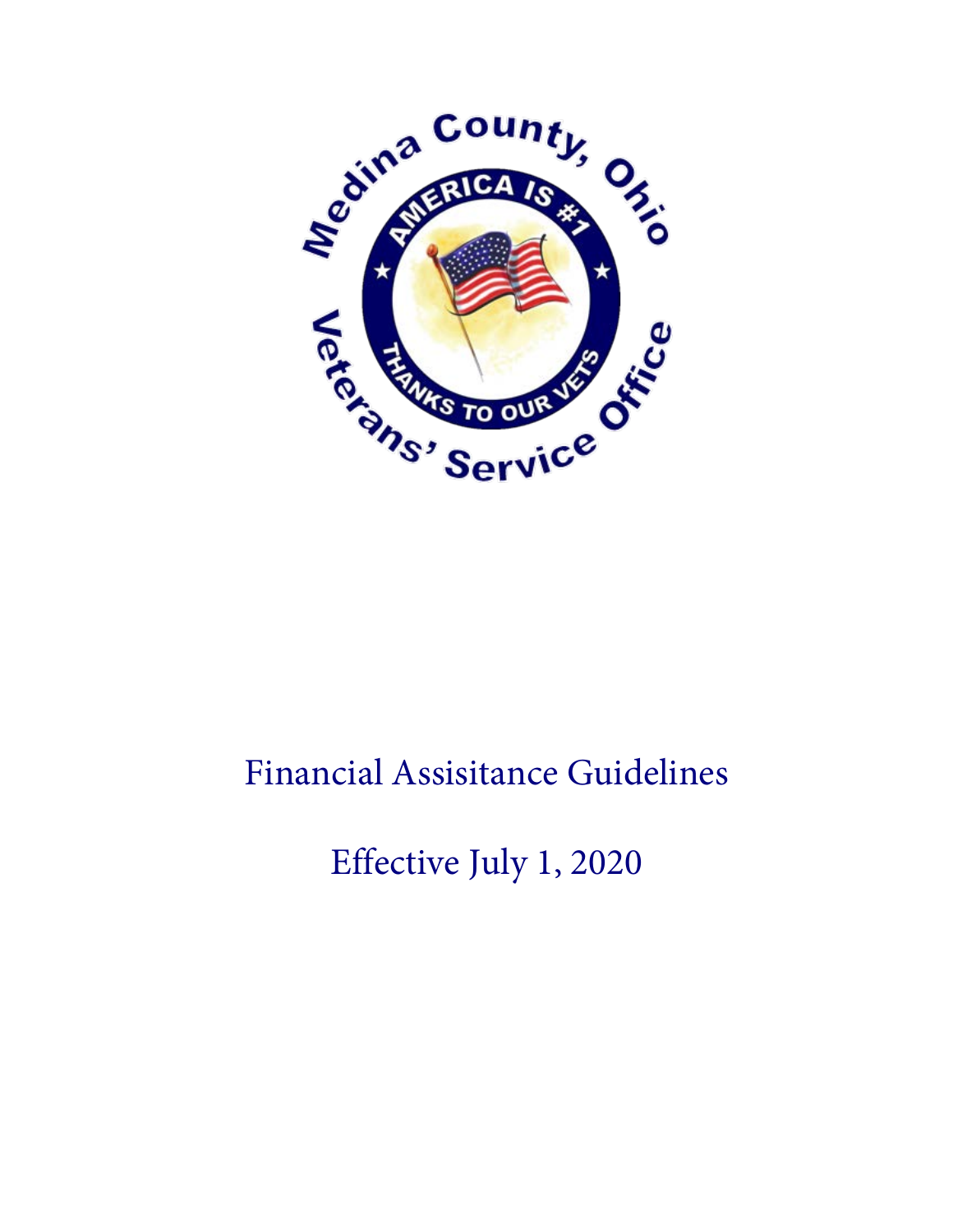| <b>Policy:</b><br>Veterans Assistance Program | <b>Section: Financial Assistance</b> | Number: 4.1 |
|-----------------------------------------------|--------------------------------------|-------------|
| <b>Issued: September 2009</b>                 | <b>Reviewed/Revised: May 2020</b>    |             |

The following guidelines for applying for, granting or denying immediate financial assistance by the Medina County Veterans Service Commission are to be used for all applicants.

## 1. Eligibility:

- a. Each applicant for financial assistance must meet the definition of a veteran as defined by Title 5901.01 of the Ohio Revised Code or be an active duty member of the Armed Forces of the United States, the spouse or surviving spouse, a dependent parent, minor child, or ward of the veteran or the active duty member.
- b. As used in section 5901.08 and other sections of the Revised Code with regard to applications for financial assistance under sections 5901.02 to 5901.15 of the Revised Code, "veteran" means either of the following:
	- i. A person who served in the armed forces of the United States on active military duty and was discharged from the service under honorable conditions, and who either served on active duty for reasons other than training or, while serving on active duty for training, incurred a disability recognized by the Department of Veterans Affairs (VA) or Department of Defense (DOD) as service-connected;
	- ii. A person who served in the United States Merchant Marine, who either served on active duty for reasons other than training or, while serving on active duty for training, incurred a disability recognized by the Department of Veterans Affairs (VA) or Department of Defense (DOD) as service-connected, and to whom either of the following applies:
		- 1. The person has an honorable report of separation from the active duty military service, form DD214 or DD215.
		- 2. The person served in the United States Merchant Marine between December 7, 1941, and December 31, 1946, and died on active duty while serving in a war zone during that period of service.
- c. Additionally, the Medina County Veterans Service Commission requires; the veteran must have completed the initial training period (i.e. basic training and advanced individual training). As well as performed service in the Armed Forces of the United States for a period of not less than 90 days during a period of war, as set forth by the Department of Veterans Affairs, or not less than 180 days during peacetime. Consideration may be given to those veterans who have less than the required time in service, if they were discharged with a service connected disability or due to a hardship, medical conditions or completion of the period of obligated service for which the veteran was called to federal active duty.
- d. Proof of Service must be established via a DD-214, Separation Papers, Certificate of Service, or equivalent.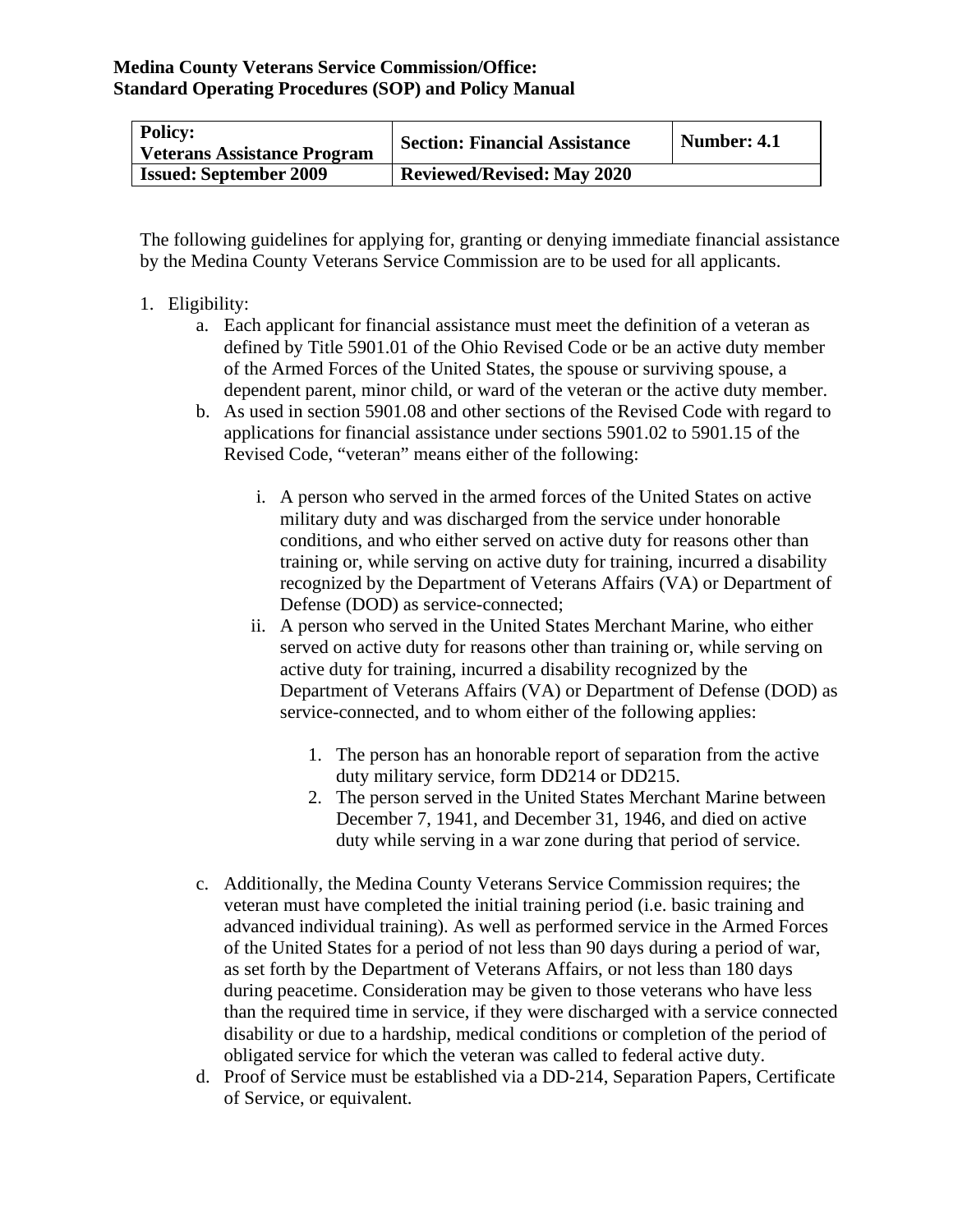| <b>Policy:</b><br><b>Veterans Assistance Program</b> | <b>Section: Financial Assistance</b> | Number: 4.1 |
|------------------------------------------------------|--------------------------------------|-------------|
| <b>Issued: September 2009</b>                        | <b>Reviewed/Revised: May 2020</b>    |             |

- e. Applicants must have been a bona fide resident of Medina County for a period of 3 months/90 days immediately preceding application. Proof of residency must be established. A post office box is insufficient to show residency. Incarceration, school attendance, or other reasons a non-resident may be temporarily in the county will not be considered for residency purposes.
	- i. Some examples of residency requirements are as follows:
		- 1. Lease/Mortgage (3 months/90 days)
		- 2. Utility bills (3 months/90 days)
		- 3. Childs school enrollment (3 months/90 days)
		- 4. Bank/Financial statements (3 months/90 days)
		- 5. Driver's License with Medina County address (3 months/90 days)
		- 6. Voters registration (3 months/90 days)
		- 7. Employment (3 months/90 days)
			- a. More than one of the above may be required as proof of residency and is not all inclusive.
			- b. Transients who attempt to establish residency in hotels/motels and other non-permanent living establishments are not to be considered residents.
			- c. Utility bills and rent must be paid for at least the 3 months/90 days to establish residency
- f. Former Spouses:
	- i. Former spouses who do not have legal custody of the veteran's child (ren) are not eligible for financial assistance.
	- ii. A former spouse who is not eligible for financial assistance who has legal custody of the veteran's child(ren) may receive supplemental assistance based upon the child's welfare and emergency need. Assistance amount is based on only the children and not the spouse or guardian.
	- iii. A former spouse who has legal custody of the veteran's child (ren) is eligible for financial assistance to the extent that the veteran has not paid his/her child support obligation.
	- iv. Both the veteran and the spouse cannot receive benefits, the veteran is the priority and it is their decision.
- g. Applicants who are incarcerated are ineligible for assistance. Applicants who are released from incarceration or court-ordered rehabilitative program must reside in the county for 3 months/90 days after their release to be considered for assistance unless they can prove residency immediately prior to their conviction.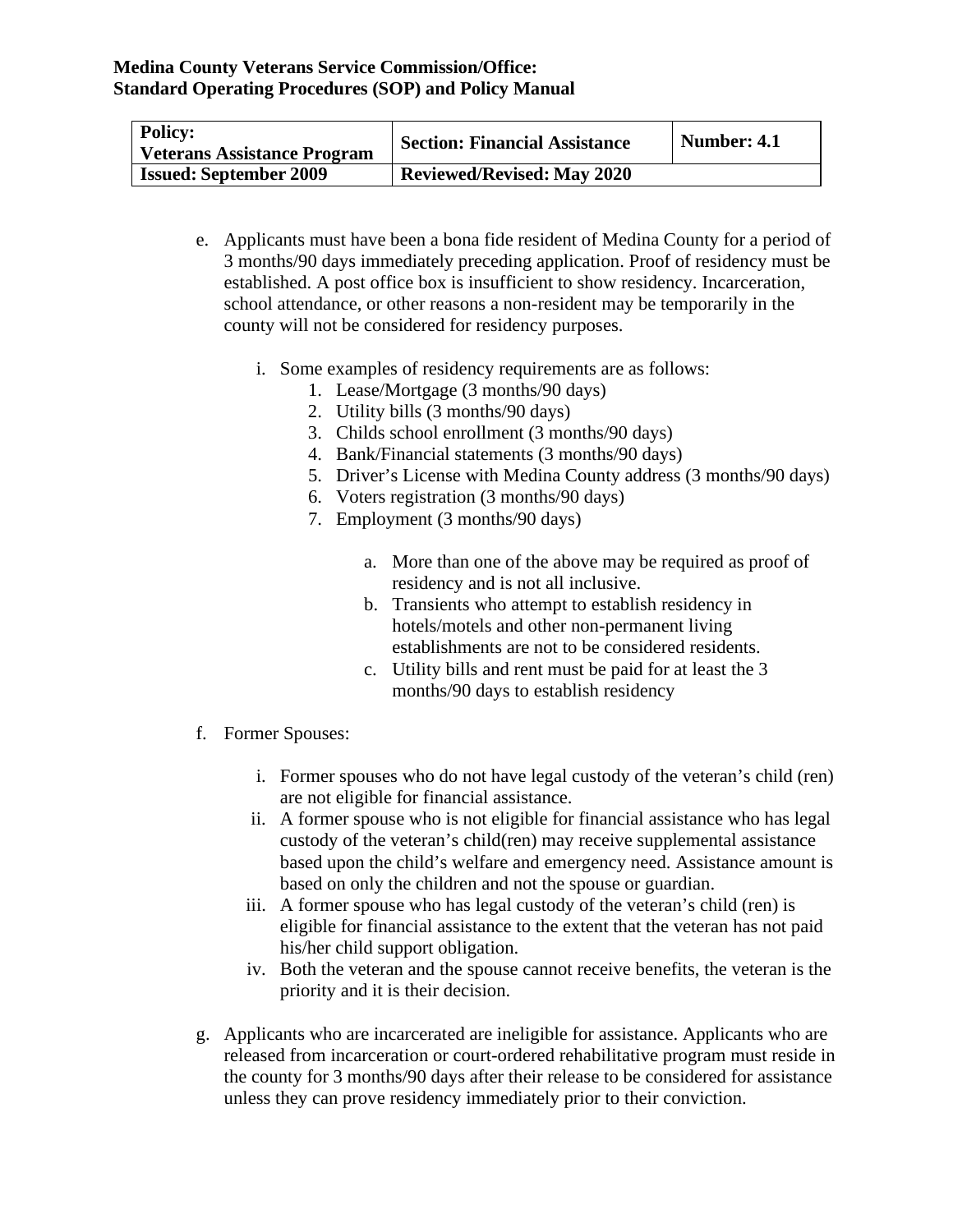| <b>Policy:</b><br><b>Veterans Assistance Program</b> | <b>Section: Financial Assistance</b> | Number: 4.1 |
|------------------------------------------------------|--------------------------------------|-------------|
| <b>Issued: September 2009</b>                        | <b>Reviewed/Revised: May 2020</b>    |             |

- h. The veteran/claimant must be present for the application unless (verification may be required):
	- i. The veteran is working.
	- ii. The veteran is hospitalized/homebound.
	- iii. The veteran has an injury/disability preventing his/her presence.
	- iv. The applicant is separated or divorced from the veteran and has children.
- 2. In-eligibility (not all inclusive):
	- a. Veterans/clients who are ineligible for this office's immediate assistance services:
		- i. Veterans/clients that have lied on an application or submitted fraudulent information to the Medina County Veterans Service Office or another County Veterans Service Office in the State of Ohio.
		- ii. Veterans/clients that have submitted fraudulent information to other county offices within the County of Medina or other State or Federal Agencies.
		- iii. Chronic drug/alcohol abuses (unless in rehab).
		- iv. Veterans/clients that are caught double dipping on social services.
		- v. Consistent abuse on food vouchers in accordance with this office policy.
		- vi. Veterans/clients that reside in a group homes or assisted living.
		- vii. Veterans who are considered transients and have not established the normal residency requirements.
		- viii. Veterans/clients who have a permanent situation (Permanency), i.e. living on a fixed income that is above the poverty level or will not change in the future and do not meet the disability requirements or are not 65 years old.
		- ix. Veterans or family members who have used all of their eligible benefits in another county will not be eligible for financial assistance within Medina County until their case is presented to the Commission or a new year of eligibility.
- 3. Updated Application:
	- a. Applicants must update applications monthly/every time they request assistance.
	- b. A new application is only good for a period of 12 calendar months from the original date of the most current application.
	- c. Release of Information:
		- i. The applicant, and veteran if applicable, must sign information release form(s) that may be used to verify employment, disability, or any condition or benefit deemed necessary by the Commission.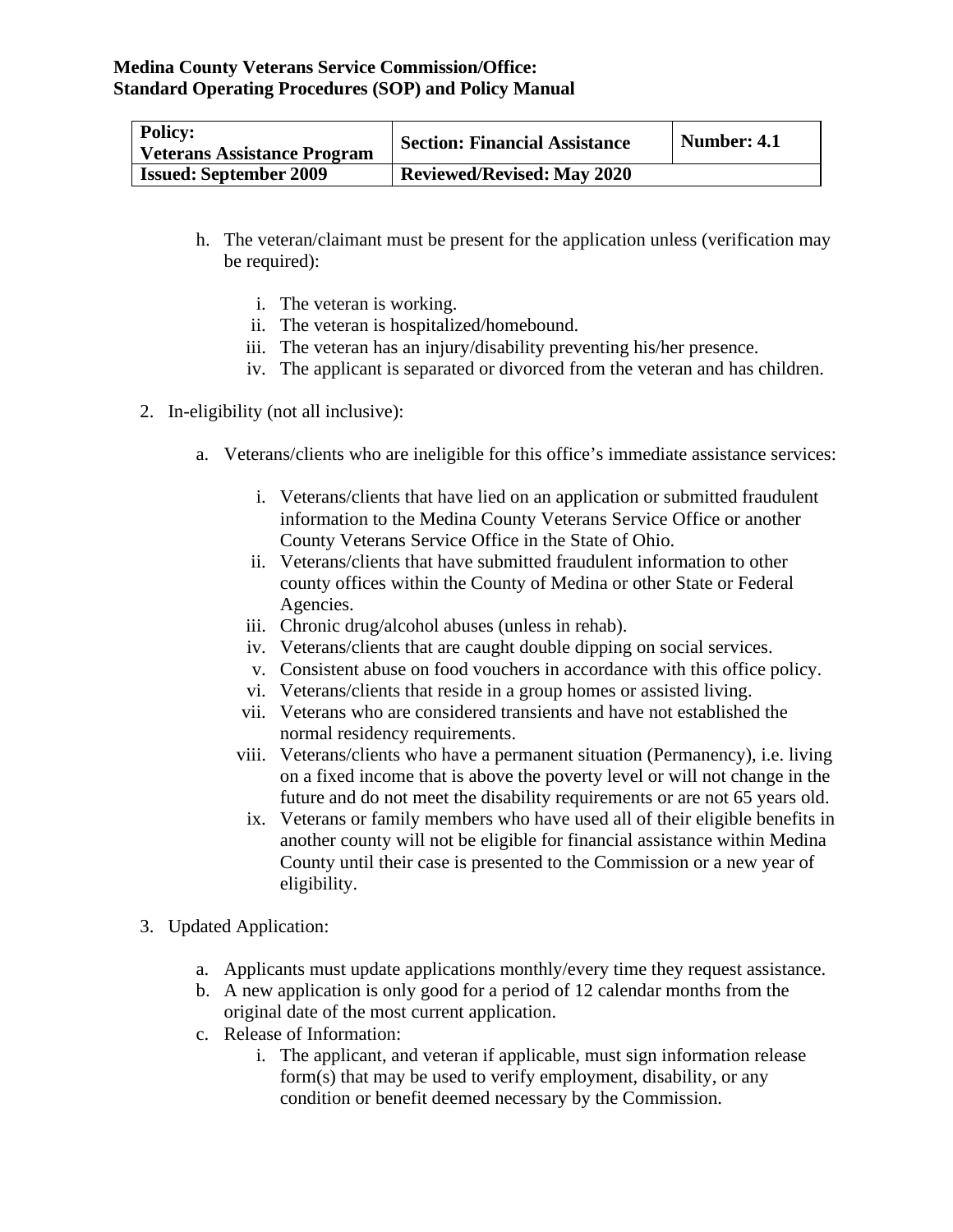| <b>Policy:</b><br><b>Veterans Assistance Program</b> | <b>Section: Financial Assistance</b> | Number: 4.1 |
|------------------------------------------------------|--------------------------------------|-------------|
| <b>Issued: September 2009</b>                        | <b>Reviewed/Revised: May 2020</b>    |             |

- ii. The veteran/applicant may be required to apply for assistance at another organization that we direct them to (i.e. JFS, foodbank, etc.); failure to do so may disqualify you from benefits.
- iii. The veteran/applicant may be required to attend counseling for one of the following:
	- 1. Financial management
	- 2. Life skills training
	- 3. Employment counseling
	- 4. Other
- 4. Documentation Required (they will be copied and retained in the FA file):
	- i. The applicant must provide the veteran's DD214 or equivalent separation document
	- ii. Marriage certificates
	- iii. Divorce papers
	- iv. Children's/dependents birth certificates
	- v. Driver's license or state ID card They will be copied.
	- vi. This list is not all inclusive, failure to provide the requested documents may result in a denial.
- 5. The applicant's situation must be adequately documented as follows:
	- a. Unemployed:
		- i. Employer's statement furnished upon application.
		- ii. MCJFS Employment Services verification of benefits/no benefits, furnished upon application.
		- iii. Verification of MCJFS Employment Services registration, furnished upon application.
		- iv. Continued unemployment for a period of time, which exceeds 18 months, may be seen as a reason to deny benefits if the veteran/applicant is employable.
	- b. Disabled:
		- i. Official medical documentation/statement of disability furnished upon application.
		- ii. Bureau of Workmen's Compensation (BWC) claim, furnished upon application if applicable.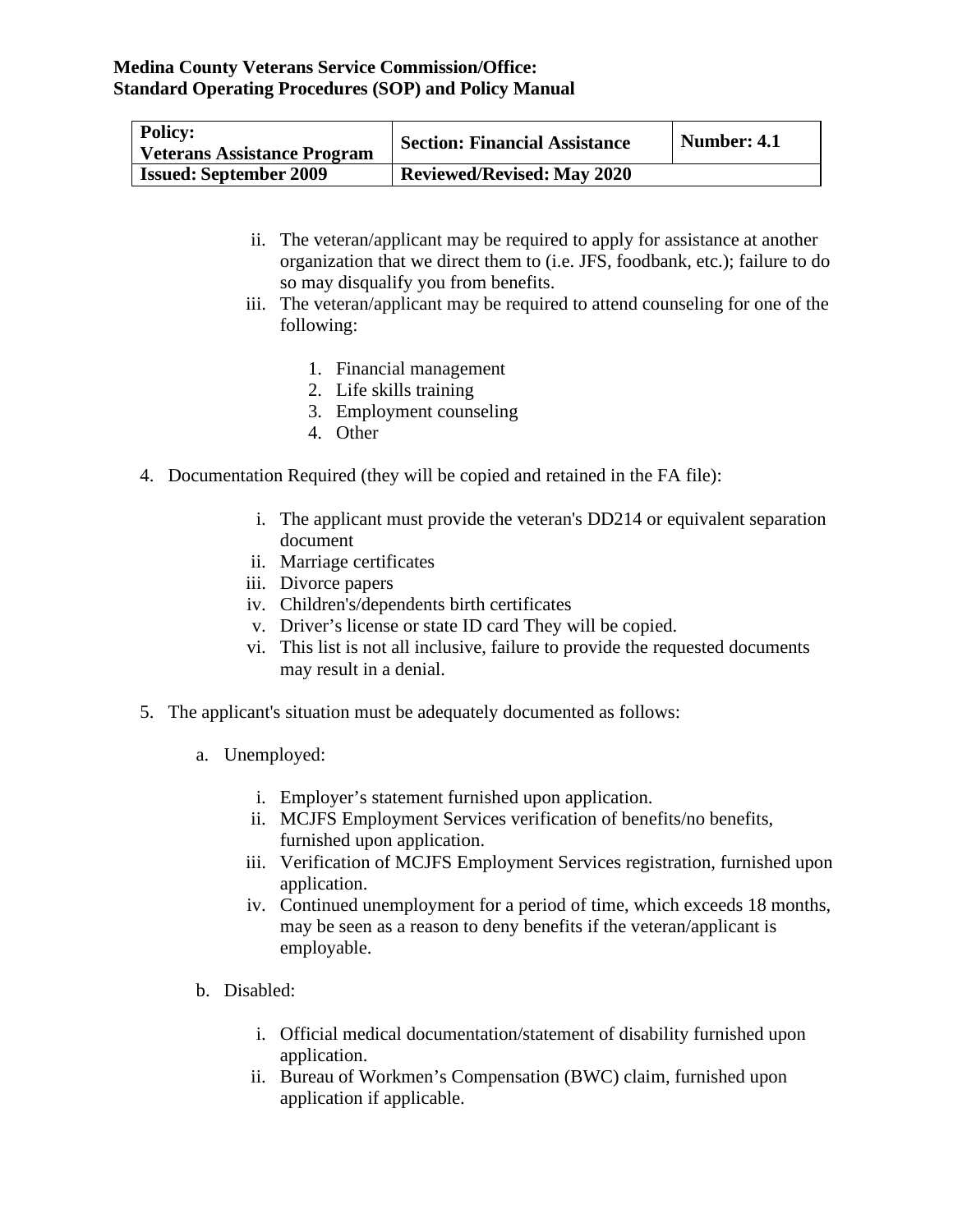| <b>Policy:</b><br><b>Veterans Assistance Program</b> | <b>Section: Financial Assistance</b> | Number: 4.1 |
|------------------------------------------------------|--------------------------------------|-------------|
| <b>Issued: September 2009</b>                        | <b>Reviewed/Revised: May 2020</b>    |             |

- iii. Social Security Disability (SSD) claim, furnished upon application if applicable.
- iv. Veterans Affairs rating of 70% combined with one disability being at least 40% or a single 60% disability or higher or individual unemployability.
- v. Disabled clients not eligible to receive disability benefits, i.e., those who have not established a disability with an appropriate agency, and who may upon verification of said disability by a medical doctor, may be eligible for assistance.
- vi. Over the age of 65 and on a permanent fixed income that is below our guidelines and eligible for SNAP.
- c. Employed:
	- i. Bills showing an unexpected compelling emergency expense, furnished upon application.
	- ii. Estimate of repairs for an unexpected emergency expense, furnished upon application.
	- iii. Unforeseen hardship not due to the individual's personal lifestyle.
	- iv. Out of pocket paid medical expenses.
- 6. Eligibility Calculation:
	- a. Eligibility will be calculated based upon the applicant's usual and normal household (NET) income for the preceding 30 days. Payroll receipt, employer statement or a statement from the applicable agency must verify income for family members living within the household. Additionally, the applicant may be required to provide a Form W-2 or other tax forms to show annual household income.
	- b. The minimal income guidelines of 130% poverty level per U.S. Federal Poverty Guidelines must be met in order to approve immediate assistance. (guidelines are published yearly at [https://aspe.hhs.gov/poverty-guidelines\)](https://aspe.hhs.gov/poverty-guidelines)
	- c. If 65 or older and receiving SNAP benefits the minimal income guidelines of 150% poverty level per U.S. Federal Poverty Guidelines must be met in order to approve immediate assistance. (guidelines are published yearly at [https://aspe.hhs.gov/poverty-guidelines\)](https://aspe.hhs.gov/poverty-guidelines)
	- *d.* **Waivers:** *There must be a compelling reason/circumstance to grant any of the waivers.*
	- e. If it is determined that the compelling need has been met, in some instances this can be waivered to 150% of the U.S. Federal Poverty Guidelines. The director can waiver the income amount to 165% not to exceed 200% of U.S. Federal Poverty Guidelines and only under extreme circumstances. Further waiver requires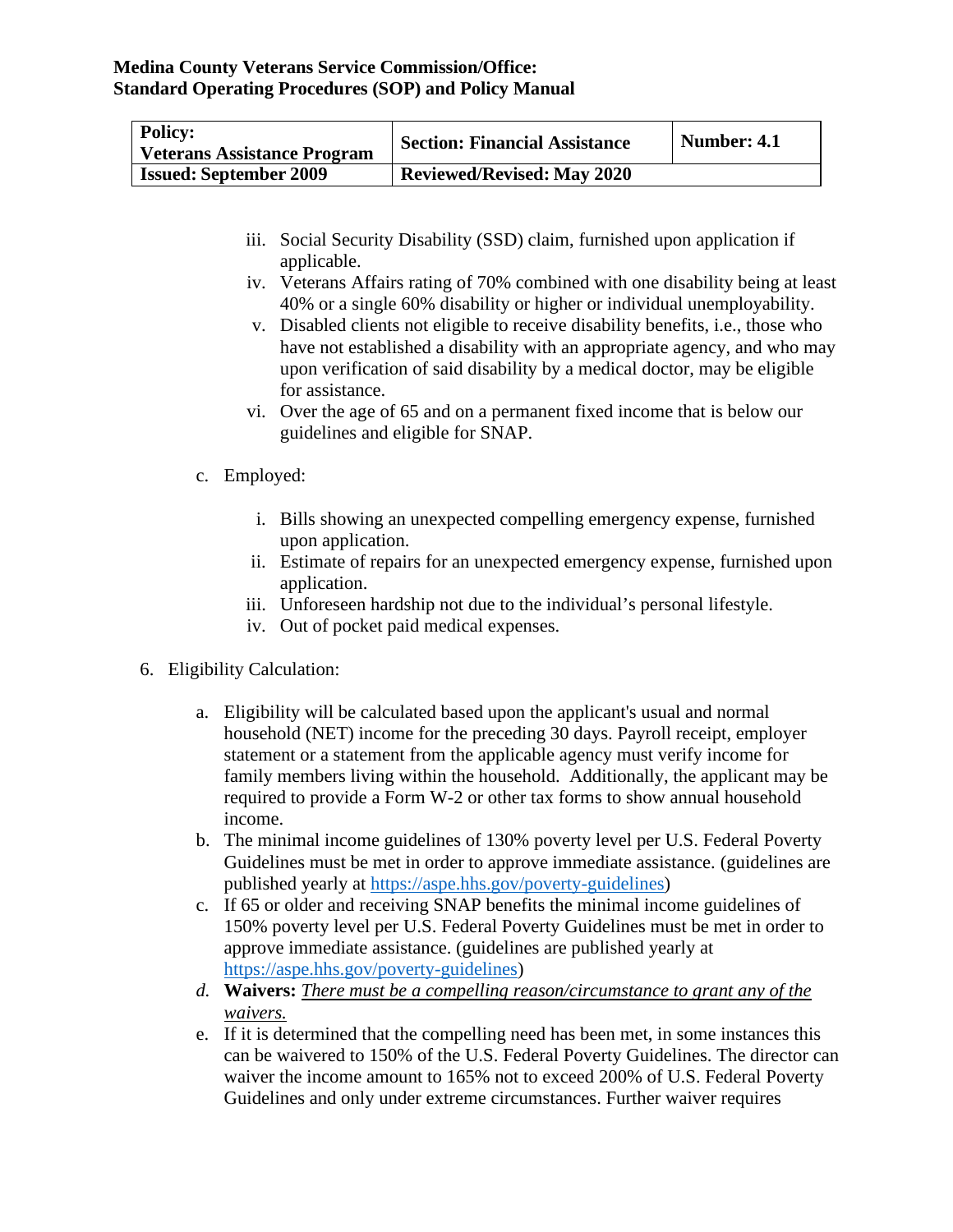| <b>Policy:</b><br><b>Veterans Assistance Program</b> | <b>Section: Financial Assistance</b> | Number: 4.1 |
|------------------------------------------------------|--------------------------------------|-------------|
| <b>Issued: September 2009</b>                        | <b>Reviewed/Revised: May 2020</b>    |             |

approval of the commission.

- f. Income of both veteran and spouse will be counted as household income. In the event where the veteran is living with someone; the total household income may be counted.
- g. Children under the age of 23 and living at home attending school full time will be counted as dependents.
- h. Income includes but is not restricted to:
	- i. Wages
	- ii. All types of Social Security
	- iii. Child support paid to
	- iv. VA Disability
	- v. Retirement
- vi. Self-employment income
- vii. Dividends & Interest
- viii. Loan payments
- ix. Rent received
	- x. Any other income
- i. Any assistance from another organization/s must be reported (i.e. JFS, food stamps, unemployment, catholic charities, veteran's organization, etc.)
	- j. Self-employed and Sub contractors must have both Form 1099 and Form 1040 with schedule "C" and any additional tax forms required.
	- k. Net worth must not be excessive: *Net worth* means the net value of the assets of the veteran and his or her dependents. It includes assets such as bank accounts, stocks, bonds, mutual funds and any property other than the veteran's residence and a reasonable lot area. There is no set limit on how much net worth a veteran and his dependents can have, but net worth cannot be excessive. The decision as to whether a claimant's net worth is excessive depends on the facts of each individual case. All net worth must be reported, and the commission will determine if a claimant's assets are sufficiently large that the claimant could live off these assets for a reasonable period of time. MCVSO's financial assistance program is not intended to protect substantial assets or build up an estate. Furthermore, monies or assets within a trust must also be accounted for.
	- l. The only allowable deduction from income will be paid out-of-pocket medical expenses or paid funeral expenses of an immediate family member.
	- m. In the instance where there are extreme extenuating circumstances, the eligibility calculation may be discarded, and temporary assistance may be granted on need solely. This may arise due to health, loss of job, or disaster.
	- n. Likewise assistance may also be refused for someone who is under the financial eligibility guidelines and does not show the need for assistance, in other words someone who has enough income to cover their basic expenses or lives outside of their means (refer to; 2, a, viii).
- 7. Assistance Limits: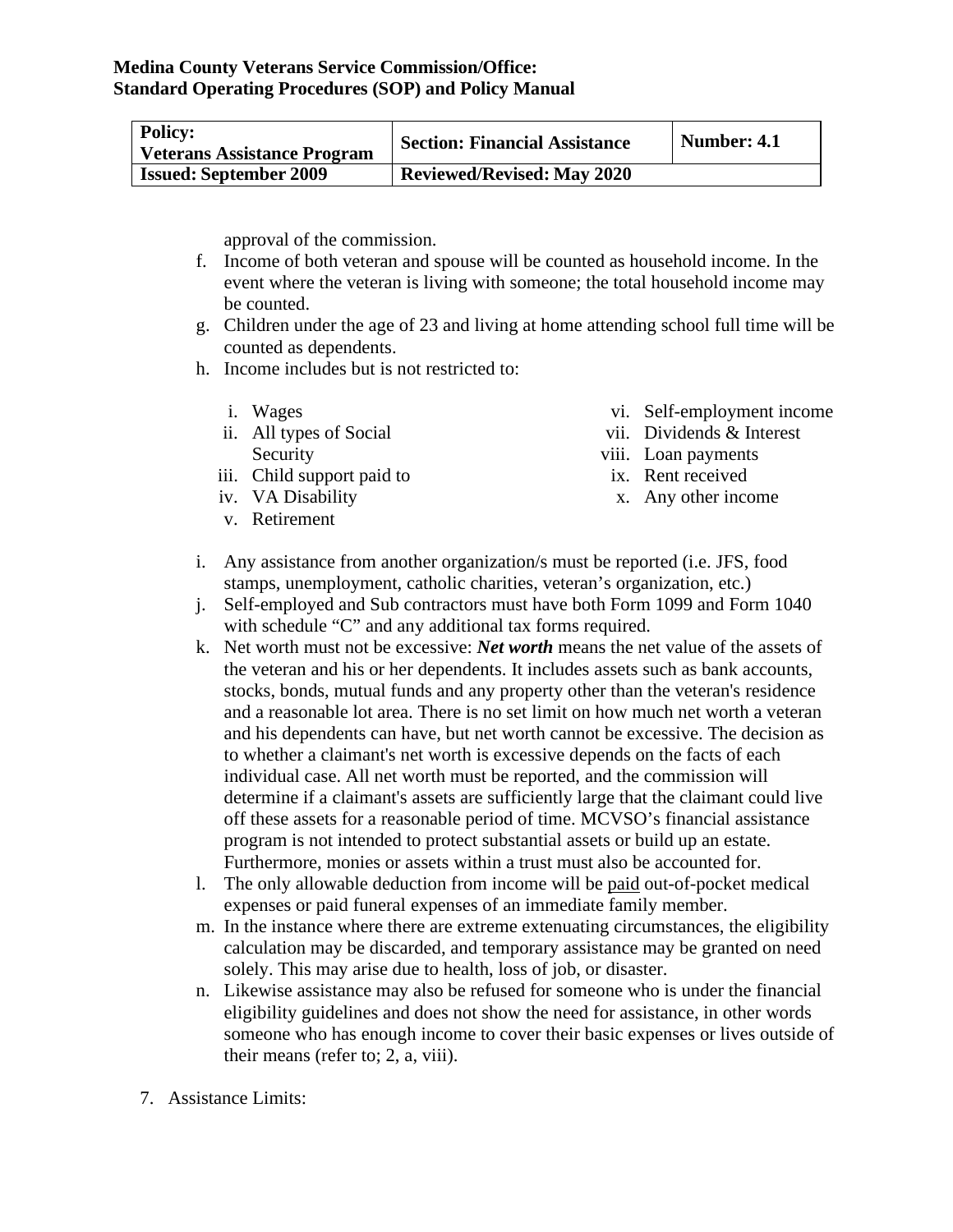| <b>Policy:</b><br><b>Veterans Assistance Program</b> | <b>Section: Financial Assistance</b> | Number: 4.1 |
|------------------------------------------------------|--------------------------------------|-------------|
| <b>Issued: September 2009</b>                        | <b>Reviewed/Revised: May 2020</b>    |             |

- i. Immediate Assistance:
- b. Is considered as immediate assistance and can be granted for the first month of benefits after which time the burden of proof is on the veteran/applicant and must be provided to continue benefits.
	- i. Assistance may be granted for up to three months within the 12-month application period for each of the following (a 6-month period can be granted for temporary medical conditions).
	- ii. Food
	- iii. Rent/Mortgage (Nursing Home & Assisted Living or Domicile is exempt)
	- iv. Utilities
	- v. Dental (MCHD)
	- vi. Medical (requires commission review)
	- vii. Other emergency services
- c. After assistance is issued in the third month, the case will be closed unless the veterans/applicant requests an appeal. It will then go to the Commission for review. Only one 3-month period will be granted per household, (i.e. two vets that are married or living together) unless granted for medical condition or extenuating circumstances determined by the commission.
- d. The Commission will do one of the following:
	- i. Close the case.
	- ii. Continue eligibility for a specified period, not to exceed 6 months.
	- iii. Continue eligibility until another benefit, such as a VA pension or Social Security Disability, is awarded or denied.
- e. Continuation of Benefits:
	- i. Benefits will not be granted for more than 36 month/3 year(s) out of any 60 months/5-year period.
	- ii. Those Veterans that meet the criteria in paragraph (5. B) may be granted benefits that exceed requirements above.
- 8. Benefits:
	- a. Food voucher x3 per application year may be given on a bi-weekly or monthly basis as determined by the Commission.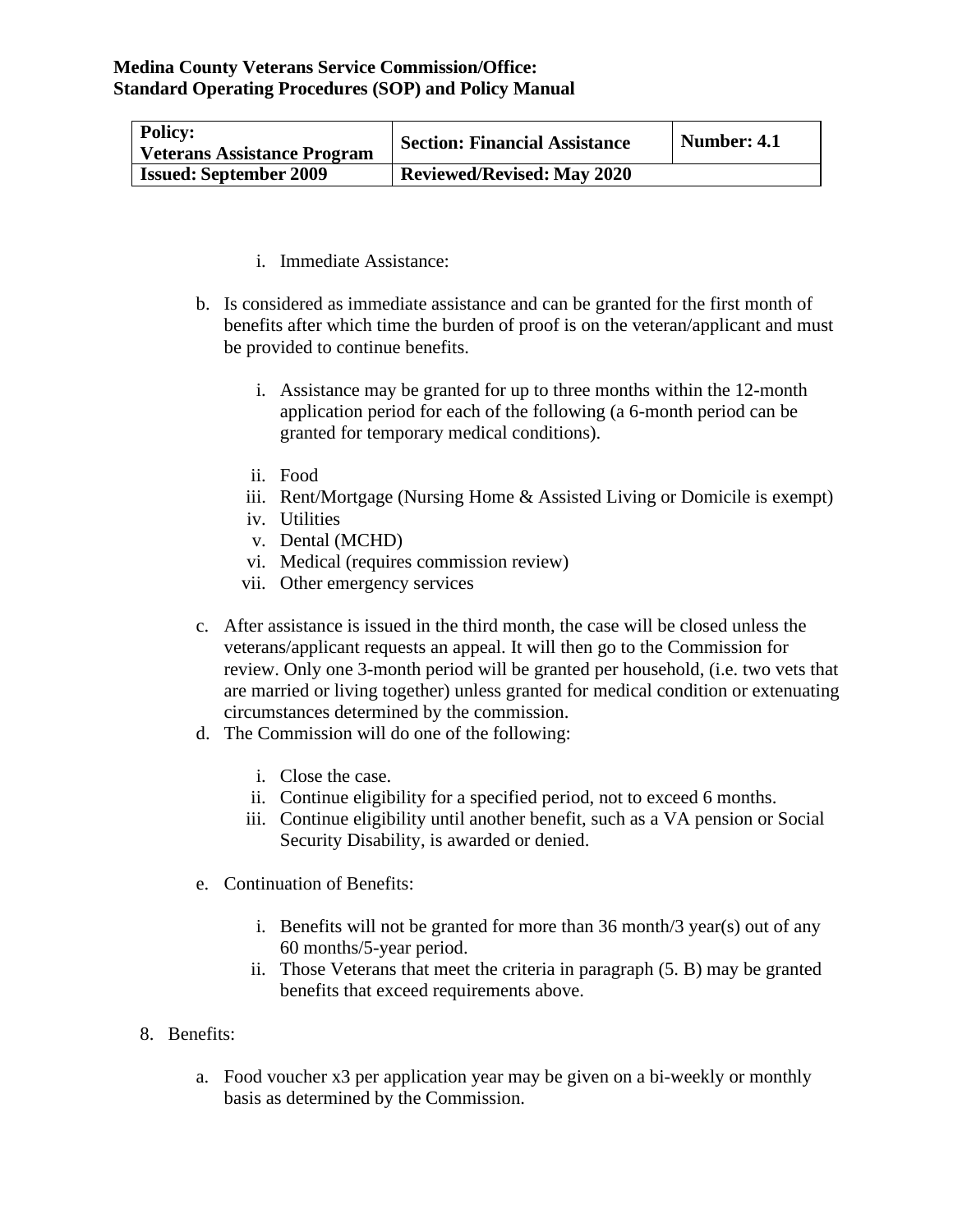| <b>Policy:</b><br><b>Veterans Assistance Program</b> | <b>Section: Financial Assistance</b> | Number: 4.1 |
|------------------------------------------------------|--------------------------------------|-------------|
| <b>Issued: September 2009</b>                        | <b>Reviewed/Revised: May 2020</b>    |             |

- i. Food vouchers can be split up into weeks.
- ii. Food restrictions (see Policy Letter #6)
- iii. Those clients who do not comply with Policy Letter #6 will receive one warning letter after which time their case will be turned over to the commission for review and possible suspension.
- iv. Food assistance amounts will be calculated based on the current SNAP benefits for the state of Ohio and applied per family size.
- b. Rent/mortgage x3 per application year.
	- i. Rent restrictions (rent assistance will not be given to applicants living with relatives).
	- ii. You must provide a lease/contract for rent assistance in the veterans/applicant's name. If living with someone then the rent amount will be divided in half or sectioned.
	- iii. Mortgages will only be paid for the primary mortgage on the main residence; no second mortgages, reverse mortgages or lines of credit will be paid. Home and mortgage must be the veterans/applicants name.
	- iv. Maximum rent amount of \$800.00 for family of two or less. Maximum rent amount of \$1200.00 for family of three or more. Amounts above that may be granted per application with Commission approval.
- c. Utilities x3 per application year.
	- i. Utilities must be in the veterans or spouses name (not the children).
	- ii. Utility restrictions (bills that are for multiple months and are excessive will be counted against your eligible months as determined by the Commission) or only one month will be paid.
- d. Dental (refer to; 4.5 dental section).
- e. Medical as determined by the Commission.
- f. The absence of one type of bill does not mean that the commission will pay additional bills for another substance. (i.e. Vet with no mortgage or rent requests additional food). Benefits will not be swapped, without the director's approval and only under extreme circumstances.
- g. Emergency or life-threatening situations as determined by the Commission.
- 9. Available Benefit:
	- a. The maximum amount of financial assistance given per month will be the difference between the family NET income after medical deductions and the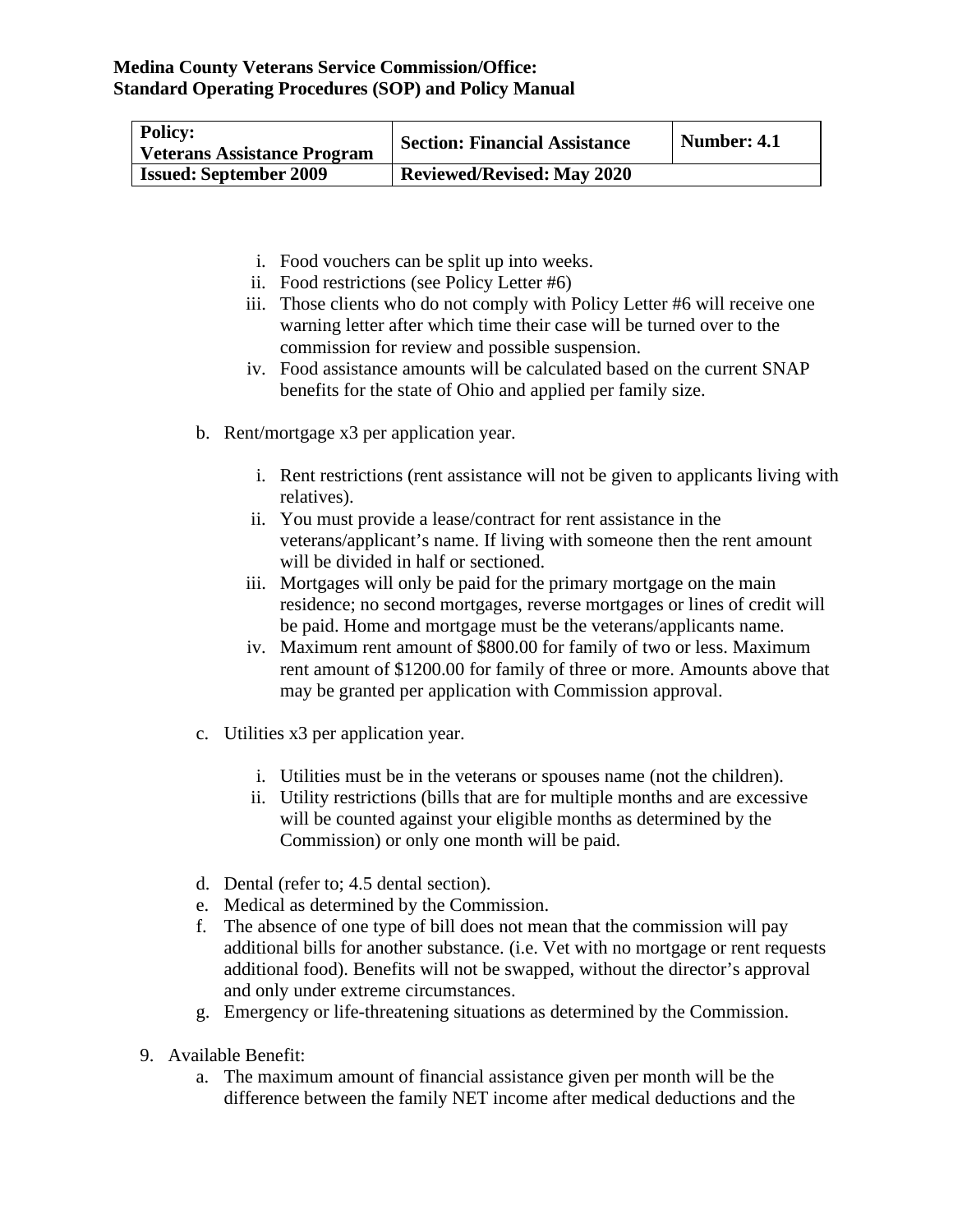| <b>Policy:</b><br>Veterans Assistance Program | <b>Section: Financial Assistance</b> | Number: 4.1 |
|-----------------------------------------------|--------------------------------------|-------------|
| <b>Issued: September 2009</b>                 | <b>Reviewed/Revised: May 2020</b>    |             |

250% of the poverty guidelines.

- b. **Waivers:** *There must be a compelling reason/circumstance to grant any of the*  waivers.
- c. If it is determined that the compelling need has been met, the director can waiver the income benefit amount to 300% U.S. Federal Poverty Guidelines and only under extreme circumstances. Further waiver requires approval of the commission.
- 10. Falsification:
	- a. No person who is not a veteran, an active-duty member of the armed forces of the United States, or the spouse, surviving spouse, dependent parent, minor child, or ward of a veteran or an active-duty member of the armed forces of the United States shall knowingly represent that the person is a veteran, an active-duty member of the armed forces of the United States, or the spouse, surviving spouse, dependent parent, minor child, or ward of a veteran or an active-duty member of the armed forces of the United States and is eligible for any benefits or financial assistance related to veteran status for the purpose of receiving such benefits or financial assistance.
	- b. Whoever violates this section is guilty of misrepresentation of veteran status, a misdemeanor of the first degree.
	- c. Falsification on financial assistance applications shall be handled as follows:
		- i. If an order has not been issued, the Commission will review the case and determine appropriate action.
		- ii. If an order has been issued, an investigation will be completed, and a report made to the Commission. The client will be offered the opportunity to make full restitution within an agreed time period; if full restitution is made the case will be closed; if the client does not wish to make restitution, or does not make the agreed upon payments, the investigative report may be turned over to the Medina County Prosecutor.
		- iii. Further benefits may be suspended for a period of not less than 3 and not more than 10 years based on the severity as determined by the Commission.
- 11. Appellate Procedures:
	- i. A financial assistance applicant who has been denied assistance by a case manager may appeal the denial to the Director/Veterans Service Officer. If the denial is upheld, the applicant may appeal to the Veterans Service Commission. In each case, a signed appeal shall be written and submitted